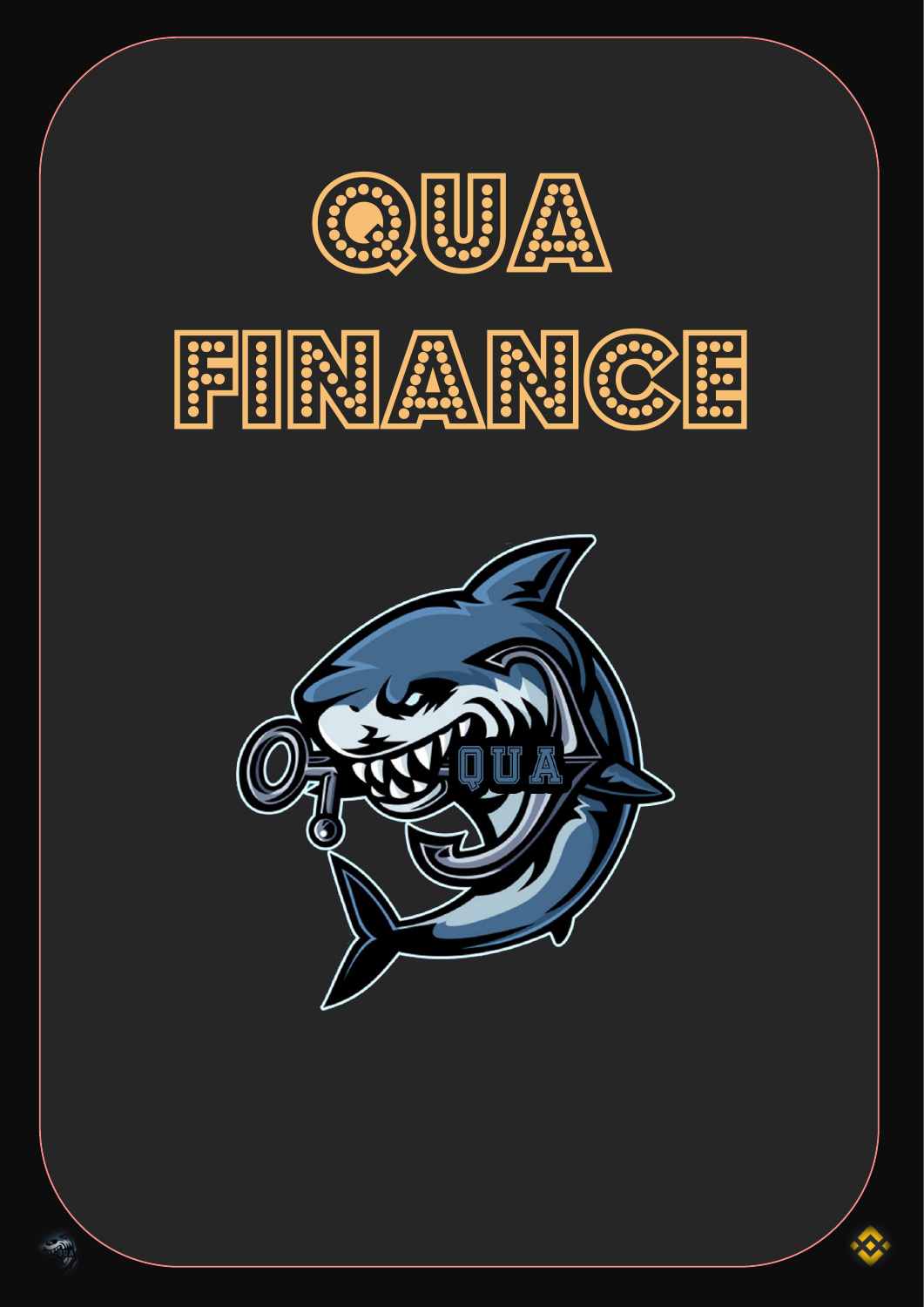## BECOME MANAGER !

## What is qua ?

QUA is a community token for sharing news and information about the blockchain and crypto world. We will build great friendship networks. We have created groups where we will use social accounts effectively and evaluate all tokens. Read the whitepaper for details.





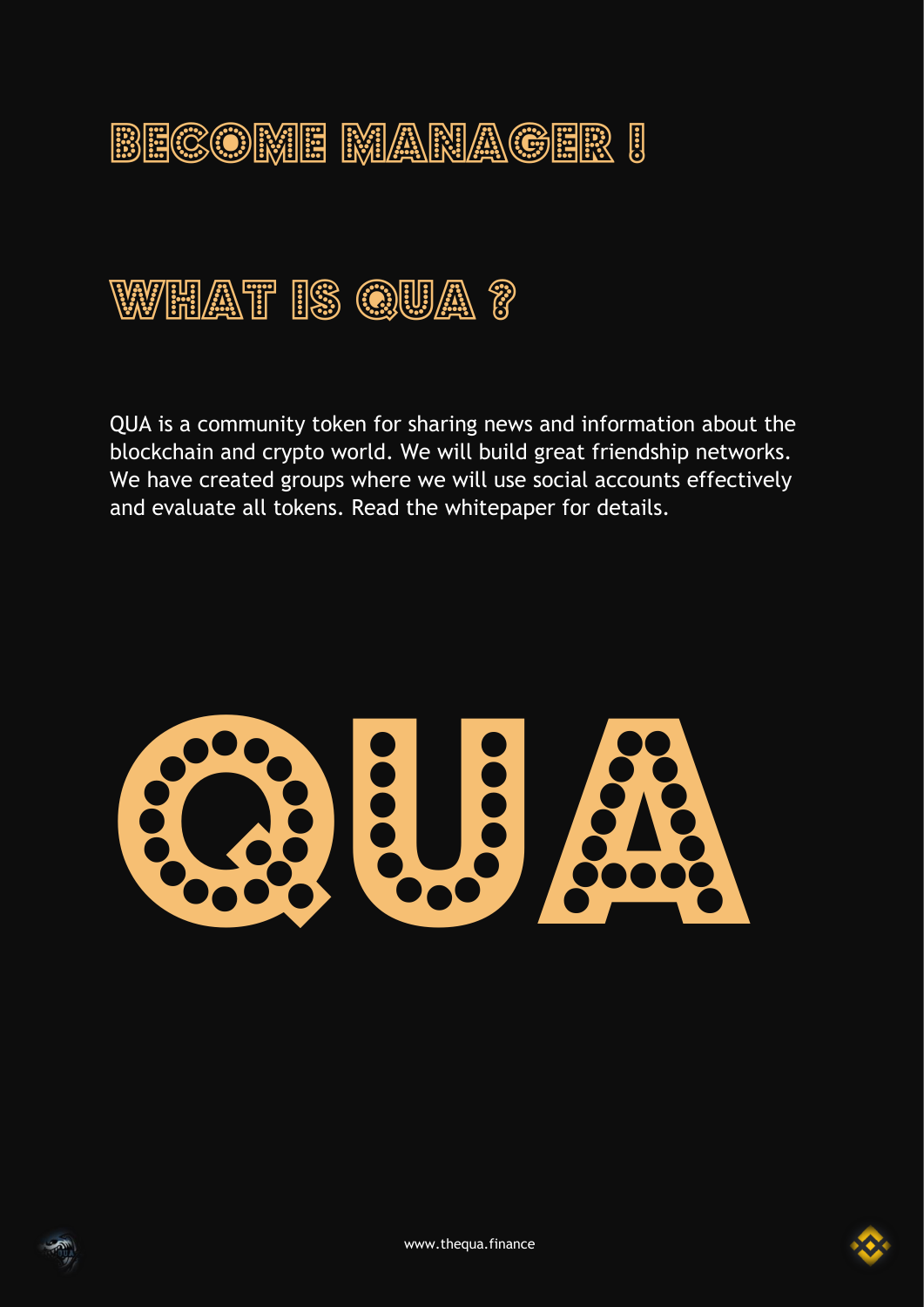QUA provides strong networks on social networks. QUA has created social networking channels to make its investors economically strong. We will continue the loyalty program and reach super investors after personal filtering. We know that unity is strength. If we keep our ideas and loyalty strong, we will reach our goals with fast and solid steps.

QUA will review many token initiatives , research and present token projects . It will announce the reliable tokens to everyone on the site and social accounts without any financial gain. You can direct your investments by talking to experienced people through our Telegram accounts. The QUA team will control and direct you as you wish via mail and special telegram accounts.



We have created OUA FORUM, OUA NEWS, OUA SHARE sections on the QUA Finance website. Apart from the earnings of our project on presales and defense, we created the opportunity to earn by producing and sharing. As accurate information is shared, it disperses and people become conscious. With our strong control mechanism, every topic and content shared in the forum and all projects to be news will be synthesized. We will continue to work until we reach quality information.

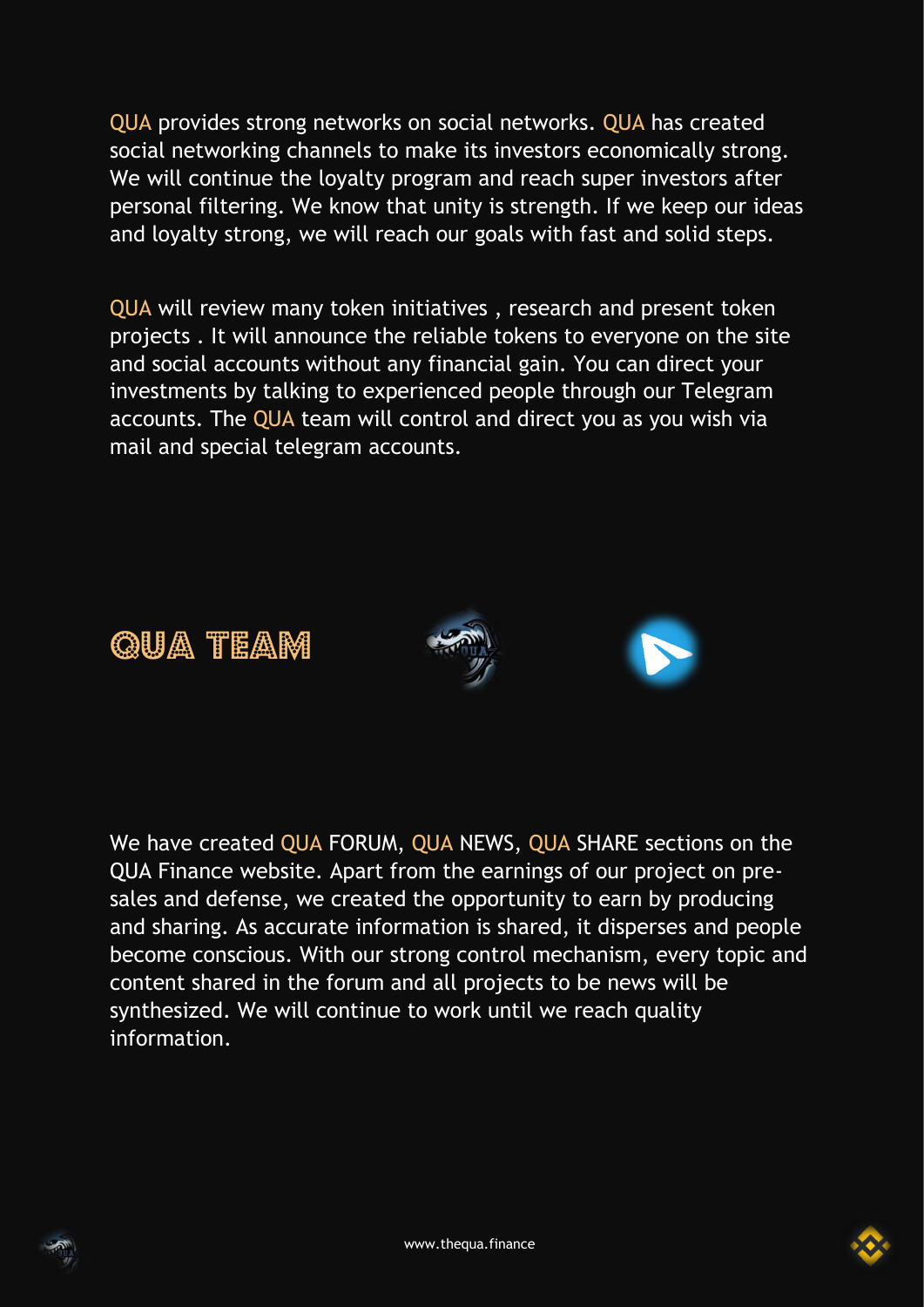## Residences of the Residence

This forum has been created for people with the right news and white papers of tokens with a future of investment. In addition, we will enlighten everyone with the answers to the questions that you do not know the answer to in the world of blockchain.



We will make a joint sale decision with the token brands we have an agreement with. It will increase the recognition of these tokens and the number of holders. Investors who will own tokens at affordable prices will earn Advanced income



Joint token sales will be announced first to QUA CLUB members. Members can make announcements to their own networks. After 1 day, we will make an announcement to everyone on our social media accounts.

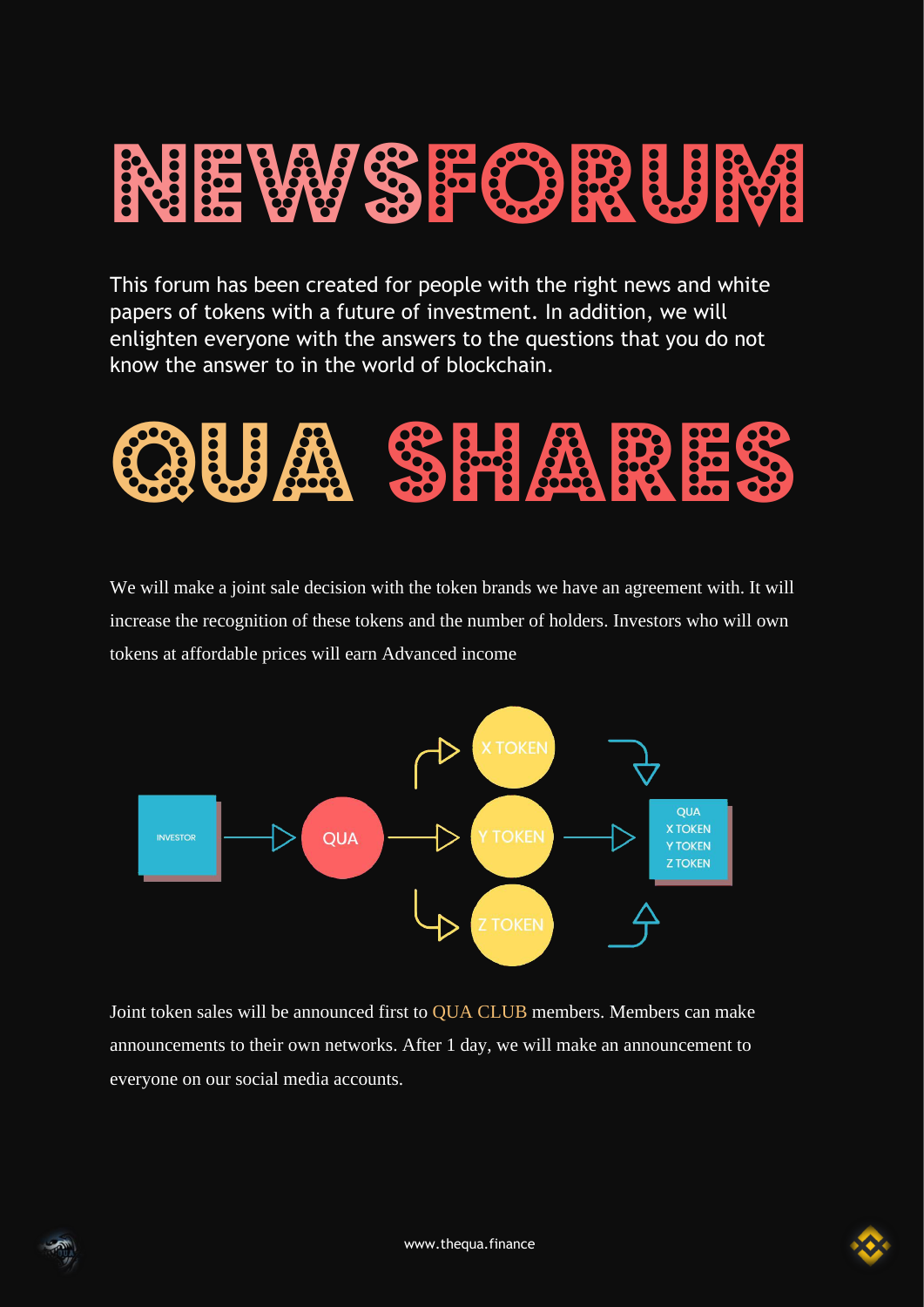

• We will create Telegram country groups. In this process, group management will be given to accounts with a certain audience before. While choosing the managers, we will examine their personalities in detail. People who want to join our team, please fill out this FORM.

You can join Announcement channel on Telegram

- We will create Discord chanel. In this process, group management will be given to accounts with a certain audience before. While choosing the managers, we will examine their personalities in detail. People who want to join our team, please fill out this FORM.
- QUA holders inform us of their BSC addresses and you will be added to the special group. Addresses are checked periodically and those who are included in the closed group are removed from the group during this process when QUA is not seen in their accounts. QUA owners will hear many news and our future plans before anyone else.

We have 3 different Holder supporters. Fill out the form for the private channel you want to join . FORM



• Those who want to join this team must have a minimum of 5 BNB worth of QUA. Team members will have power in the project. Accounts with less than 5 BNB (QUA) will be removed from the team. A special telegram group will be established for the team, and the top 3 accounts with the most QUA in its management will manage the group. And everyone in the team will receive special authorization in the QUA forum.

If you have QUA token worth 5 BNB in your wallet, fill out the form to join the private group. FORM

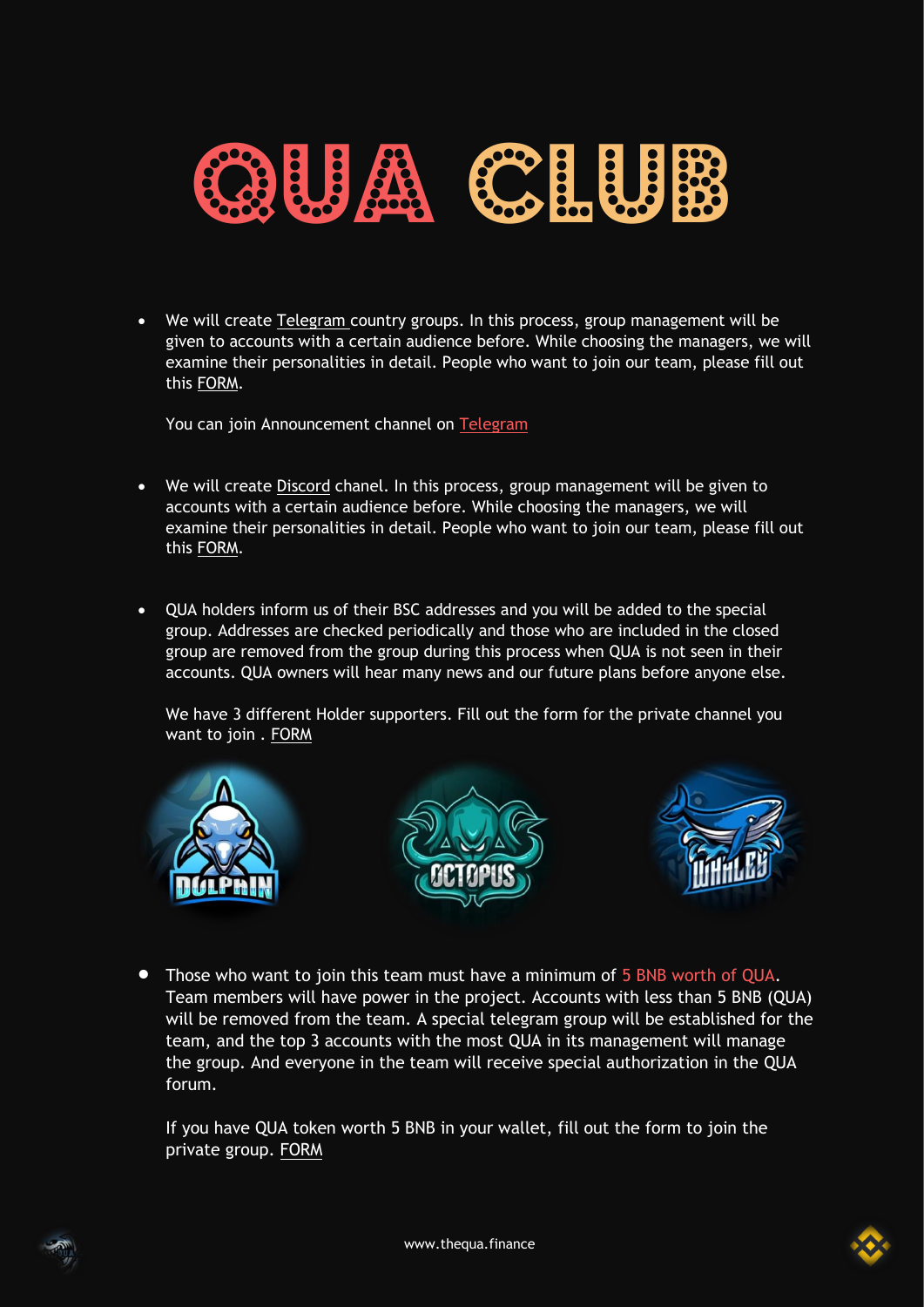